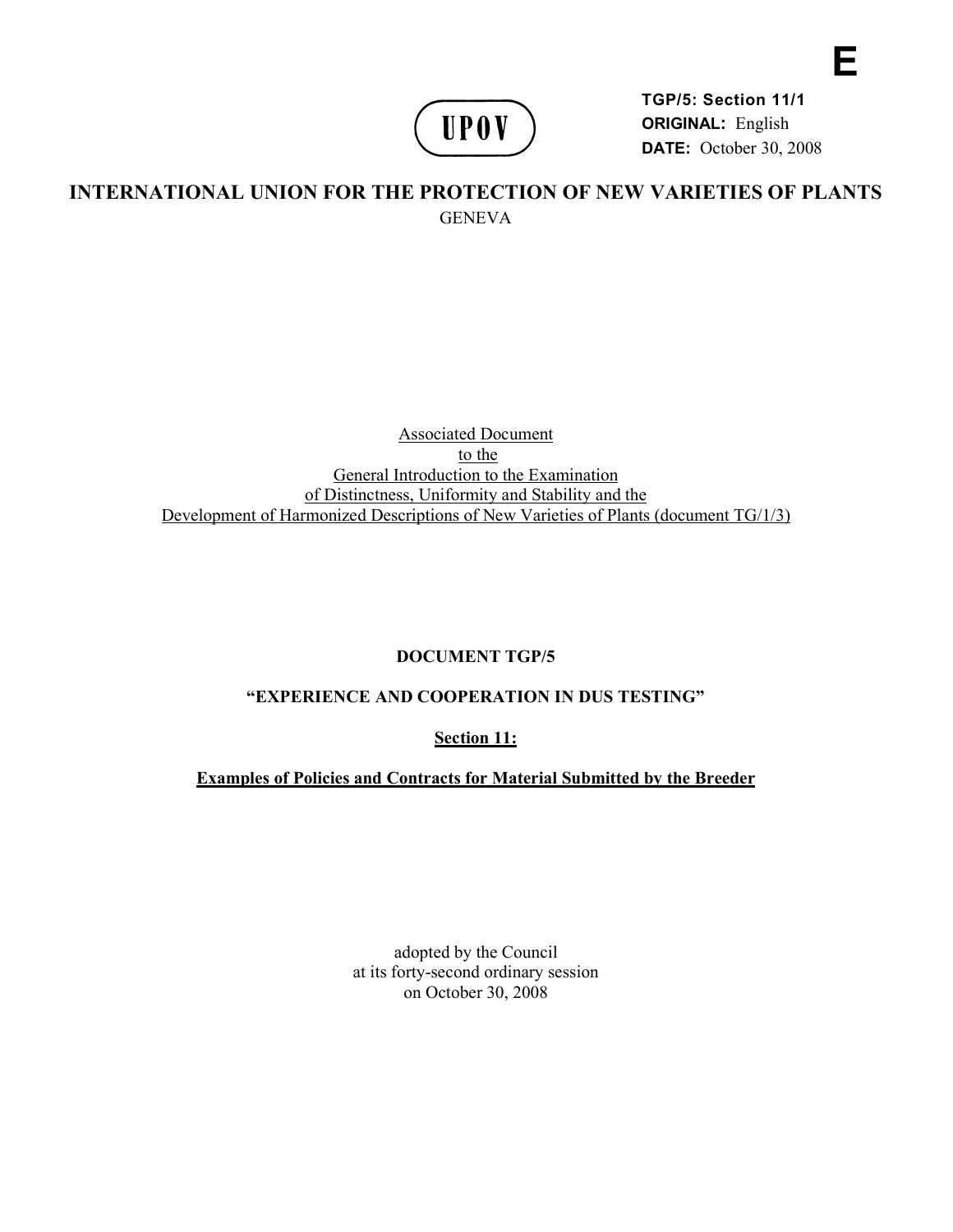## TGP/5: Section 11/1 page 2

# TABLE OF CONTENTS

| $\mathbf{1}$ |                                                           |                                                                                               |  |
|--------------|-----------------------------------------------------------|-----------------------------------------------------------------------------------------------|--|
| 2.           | EXAMPLES OF POLICIES AND CONTRACTS FOR MATERIAL SUBMITTED |                                                                                               |  |
|              | 21                                                        |                                                                                               |  |
|              | 2.2                                                       |                                                                                               |  |
|              | ANNEX I <sup>.</sup>                                      | <b>EXAMPLE CONTRACT BETWEEN SEMINIS VEGETABLE SEEDS, INC.</b><br>AND <i>IP AUSTRALIA</i>      |  |
|              |                                                           | ANNEX II: CPVO POLICY ON THE STATUS OF PLANT MATERIAL USED FOR<br><b>DUS TESTING PURPOSES</b> |  |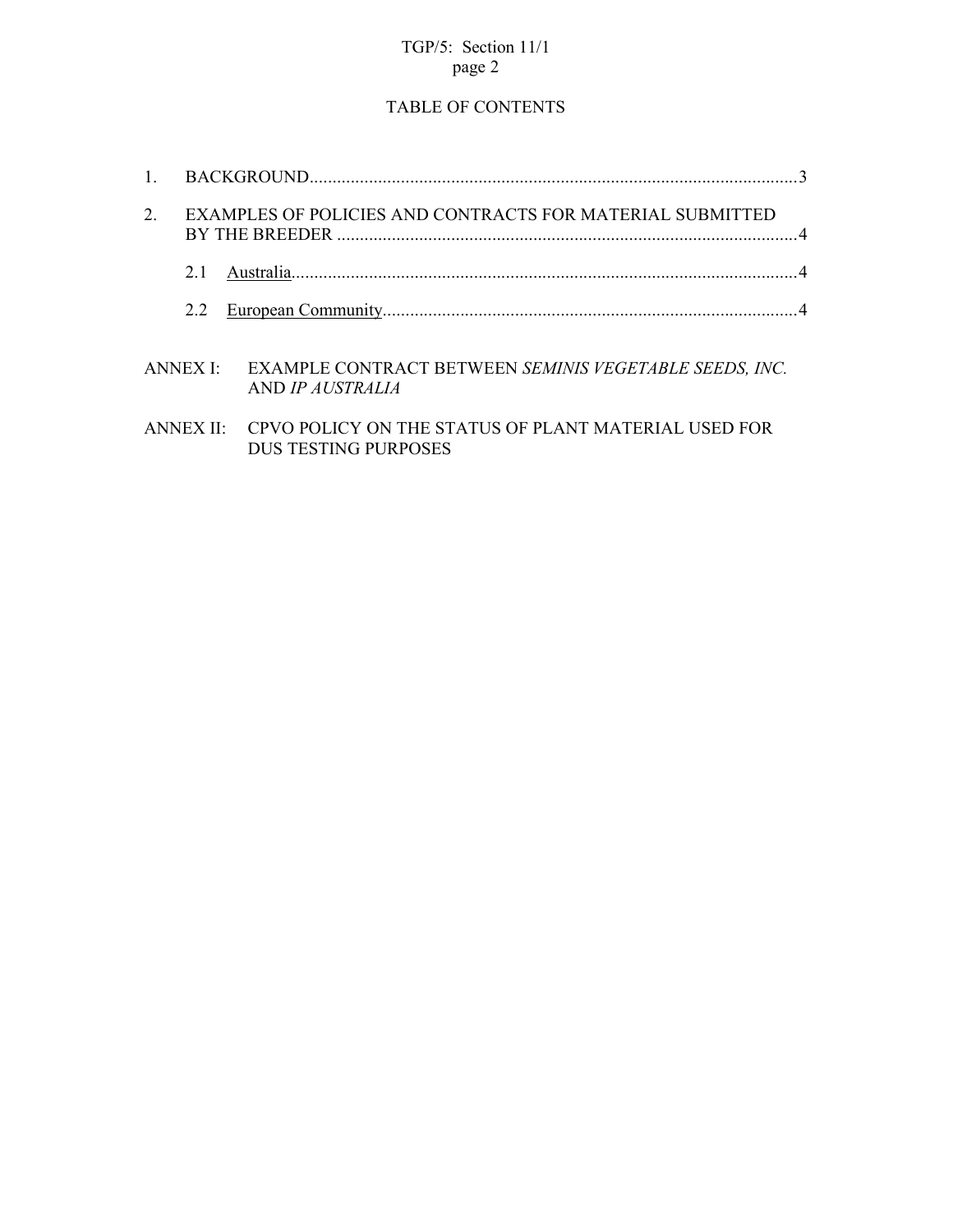### 1. BACKGROUND

1.1 Document TGP/4/1 "Constitution and Maintenance of Variety Collections", Section 3.1.2.2.2, explains that "[f]or the purposes of the examination of DUS, UPOV encourages cooperation between variety collectors (see Section 3.2) including, in particular, the exchange of information and living plant material for the examination of distinctness. However, in the particular case of parent lines submitted as a part of the examination of a candidate hybrid variety, living plant material should only be made available to other variety collectors in such a way that the legitimate interests of the breeder would be safeguarded. Examples of policies and contracts for material submitted by the breeder are provided in document TGP/5 'Experience and Cooperation in DUS Testing' (document TGP/5)."

1.2 Furthermore, the UPOV "Model Administrative Agreement for International Cooperation in the Testing of Varieties" (document TGP/5 "Experience and Cooperation in DUS Testing", Section 1) states that:

"Article 4

"(1) The Authorities shall take all necessary steps to safeguard the rights of the applicant.

"(2) Except with the specific authorization of the Receiving Authority and the applicant, the Executing Authority shall refrain from passing on to a third person any material of the varieties for which testing has been requested.

"(3) Access to the documents and the test plots shall be given only to:

"(i) the Receiving Authority, the applicant and any duly authorized person;

"(ii) the necessary staff of the institution that carries out the testing and special experts called in who are bound to secrecy in public service. Those special experts shall have access to the formulae of hybrid varieties only if it is strictly necessary and if the applicant does not object.

"This paragraph does not exclude general access to test plots by visitors, provided due regard is had to paragraph (1) above.

"(4) If another authority is a Receiving Authority under a similar agreement, access may be granted in accordance with the rules applicable under that agreement."

1.3 This document provides some examples of the policies of authorities to ensure that the legitimate interests of the breeder are safeguarded.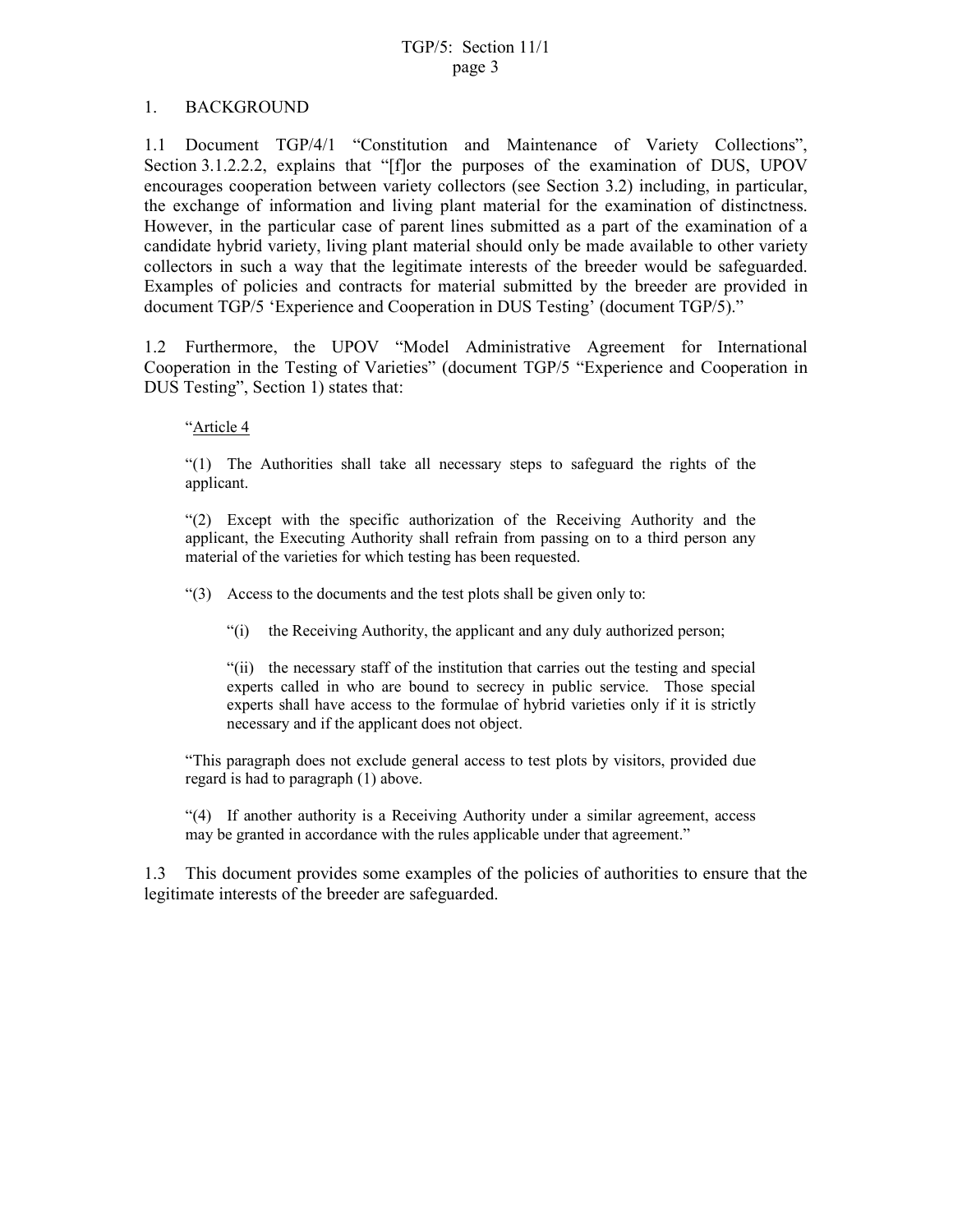## TGP/5: Section 11/1 page 4

## 2. EXAMPLES OF POLICIES AND CONTRACTS FOR MATERIAL SUBMITTED BY THE BREEDER

## 2.1 Australia

 Annex I to this document presents an example of a contract between *Seminis Vegetable Seeds, Inc*. and *IP Australia*.

### 2.2 European Community

Annex II to this document presents the policy of the Community Plant Variety Office (CPVO) of the European Community with regard to the status of plant material submitted for DUS testing in the framework of applications for Community Plant Variety Rights.

[Annexes follow]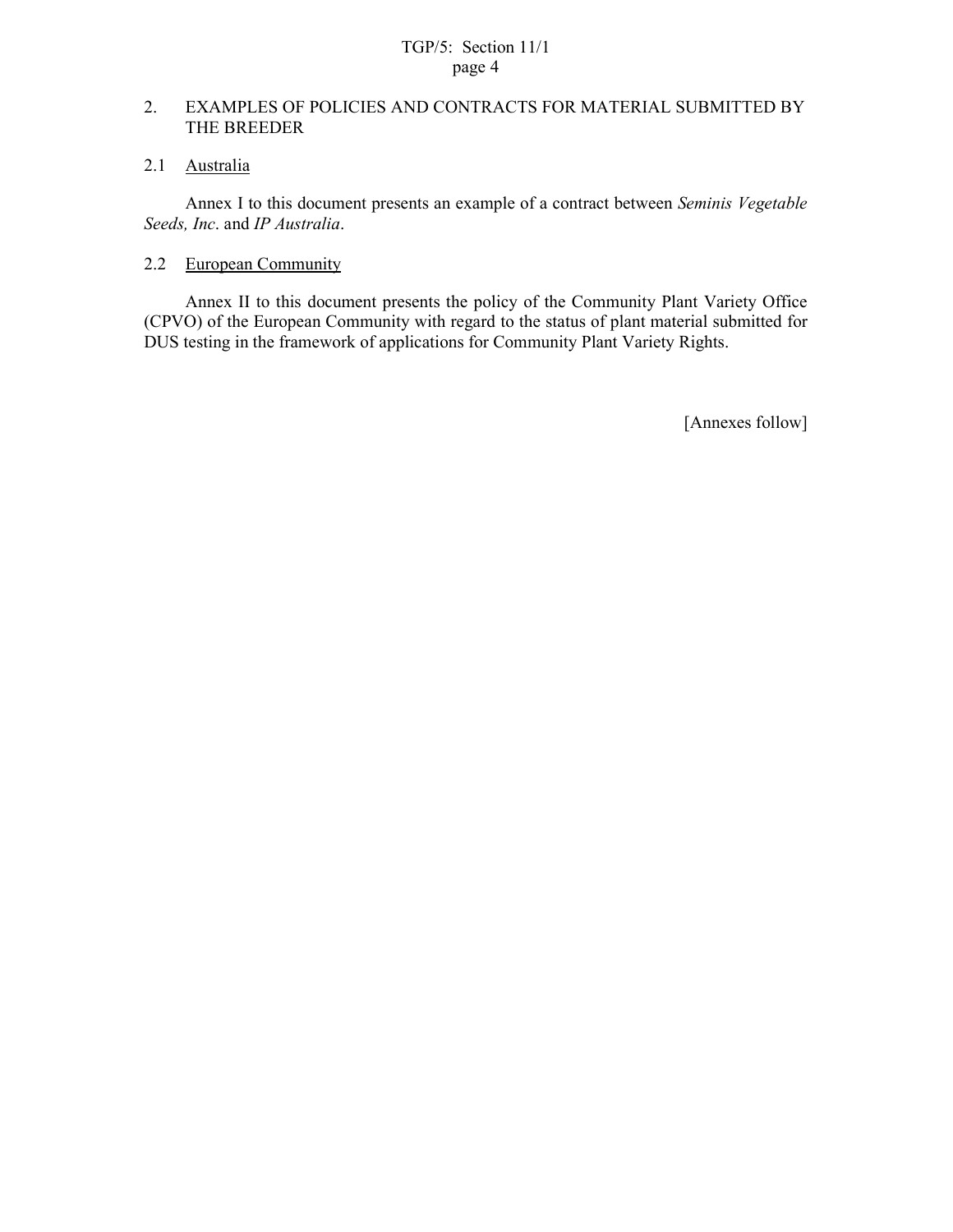#### TGP/5: Section 11/1

#### ANNEX I

### EXAMPLE CONTRACT BETWEEN *SEMINIS VEGETABLE SEEDS, INC.* AND *IP AUSTRALIA*

#### CONDITIONS ON PROVISION OF PLANT MATERIAL

The applicant *Seminis Vegetable Seeds, Inc.* has attached the following conditions to the filing of the underlying application for Australian Plant Breeders Rights of a proprietary parental line of the applicant.

It concerns the application of:

Species : .....................................................................................................................................................

Variety denomination or breeder's reference : ...........................................................................................

1. The applicant does not agree that any material of the parent line has to be released as a result of Section 19 of the Australian PBR law (1994) and hereby invokes the exemption under subsection 19(11) in which is stated that no material of the variety has to be released if the variety has no direct use as a consumer product.

The candidate line is a parent line which is only used for the production of other (hybrid) varieties. The applicant herewith certifies that the candidate line will NOT be sold AS SUCH on the market and that the line will NOT be used in any other way as a consumer product.

2. The applicant does not agree that any material of the candidate parent line is tested by a Qualified Person (QP) or other party with an interest in vegetable breeding, unless agreed upon by the applicant.

Material of the parent lines can only be tested by a QP who is not involved in any way in vegetable breeding. Prior to the testing of the candidate line, the applicant needs to be informed of the identity of the QP, and will be requested to give his consent.

3. In the course of the examination, or after granting the PBR certificate, the applicant does not agree that any material of the parent line is exchanged between examining authorities and/or QP's without the applicants authorization.

4. In case the applicants parent line appears to be (one of) the most similar variety(ies) of a newer application of a third party, the applicant can only agree to the provision of material of applicants parent line if conditions no. 2 and no. 3 are met.

5. Upon expiry or withdrawal of the PBR certificate, or in case the application is withdrawn or rejected, all material of applicants parent line should be destroyed or sent back to the applicant.

These conditions have been discussed on several occasions with Mr. Doug Waterhouse, Registrar of the Australian PBR Office.

**We herewith request the Australian PBR office to acknowledge in writing the acceptance of these conditions.** 

Signature: ……………………………………. Date: …………………………………

[Annex II follows]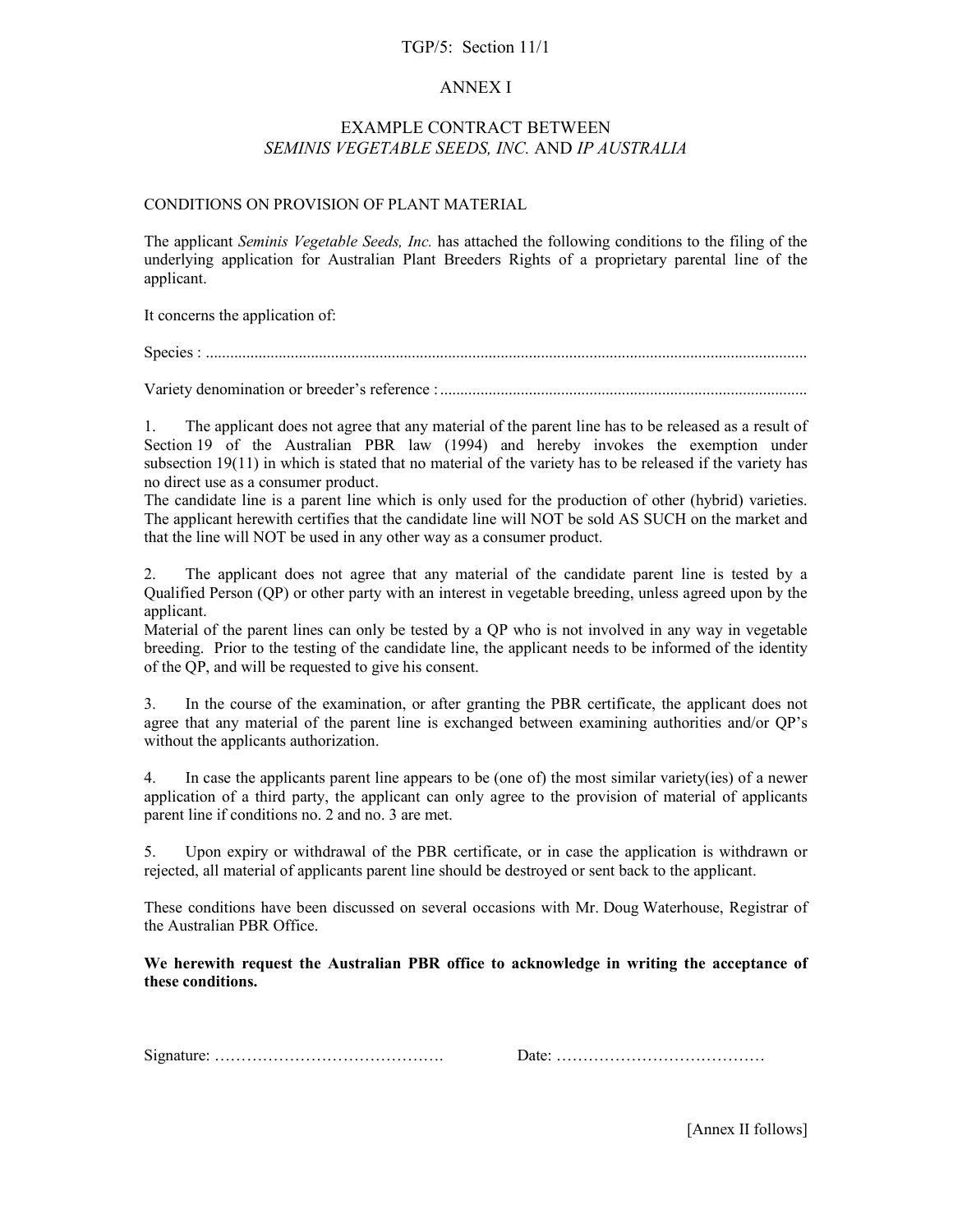#### TGP/5: Section 11/1

#### ANNEX II

### CPVO POLICY ON THE STATUS OF PLANT MATERIAL USED FOR DUS TESTING PURPOSES

The aim of this document is to make transparent the policy of the CPVO concerning material sent for DUS testing in the framework of Community Plant Variety Right applications. It will also contribute to a coherent practise by all examination offices in the CPVO. This will permit breeders to make an informed decision before sending material for testing. It is not the competence of the CPVO to decide what examination offices may do in relation to material submitted in the framework of a national pvr application or for national listing purposes. Accordingly, the CPVO cannot assure breeders that the below policy has been applied when the CPVO takes over reports from tests which has been carried out or is in the process of being carried out. The CPVO would nevertheless urge examination offices to follow the same principles when testing varieties for purposes other than in the framework of Community Plant Variety Right applications.

The policy does not apply to any other examination offices other than examination offices entrusted by the Administrative Council of the CPVO for a certain species (hereinafter "EU Network Offices"). Accordingly, when the below mentioned policy refers to a transfer of material between two EU Network Offices, this relates only to material of species that the receiving EU Network Office is entrusted to test by the Administrative Council of the CPVO.

1. What should an EU Network Office do with plant material if the application is withdrawn or if it is rejected?

- 1.1 The EU Network Office should either destroy or send back the material to the applicant.
- 1.2 If the variety is of common knowledge, the EU Network Office may keep the material in its reference collection.
- 2. May an EU Network Office send material
	- 2.1 To an EU Network Office
		- 2.1.1 On request the EU Network Office should send material to another EU Network Office entrusted for the same species.
		- 2.1.2 If the sample consists of parent lines or would disclose information on hybrid formulas, the EU Network Office should inform the person entitled that the material has been sent to another EU Network Office.
		- 2.1.3 The EU Network Office shall not use sub-samples received from another EU Network Office for any other purposes than for DUS tests. The provisions on confidentiality and conflicts of interest in the Designation Agreement between the CPVO and the EU Network Office shall apply
	- 2.2 To an Other Examination Office
		- 2.2.1 The EU Network Office may send material to an Other Examination Office only if consent has been obtained from the person entitled. However, if the variety is being sold on the market, consent from the person entitled is not required.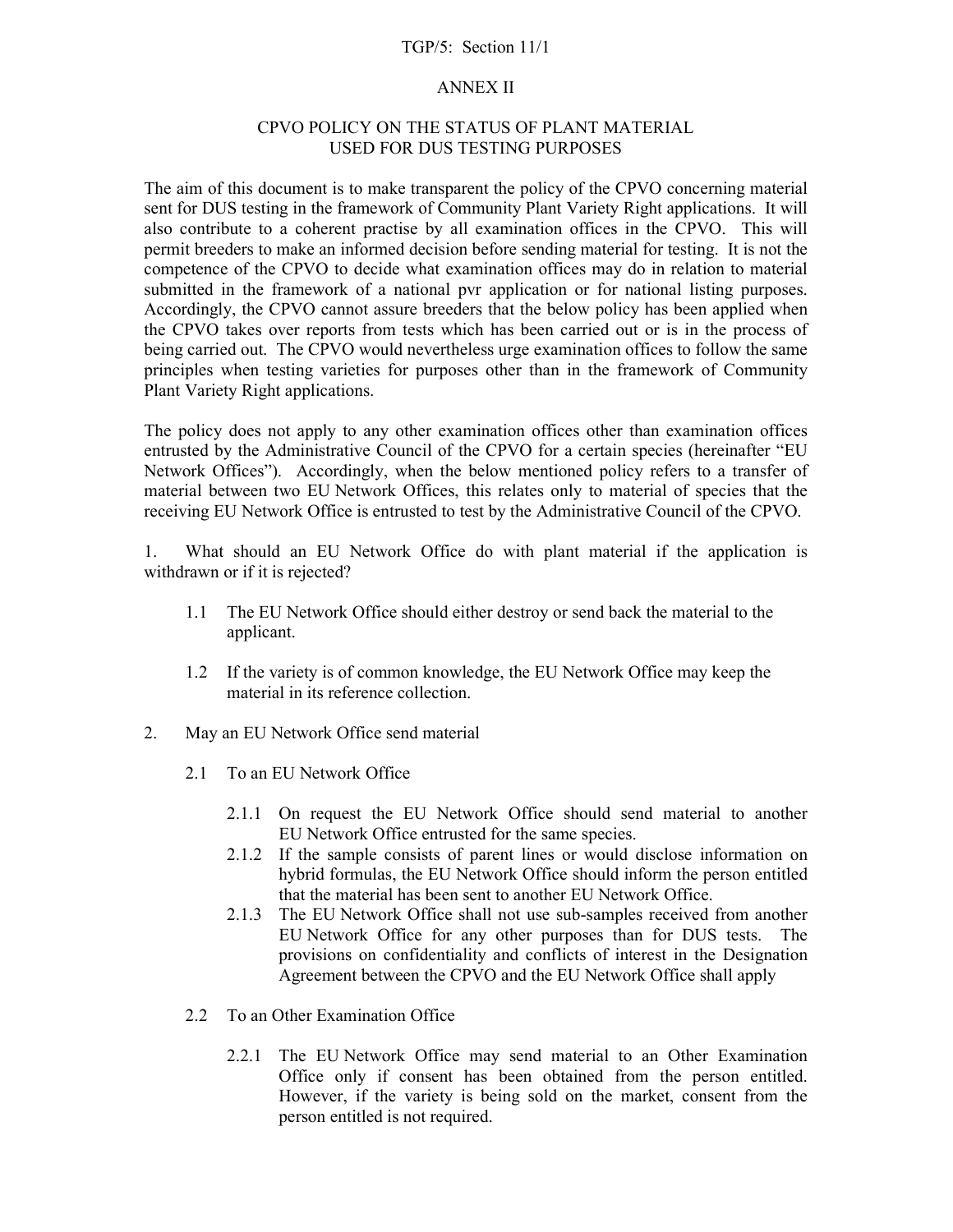## TGP/5: Section 11/1 Annex II, page 2

3. What may the EU Examination Office do with material after the variety has been granted a Community pvr?

- 3.1 If the EU Network Office does not keep a living reference collection the material shall be destroyed or sent back to the applicant.
- 3.2 If the EU Network Office keeps a living reference collection the material should be kept by the EU Network Office.
- 3.3 If the material is kept, the EU Network Office may, on request, transfer material to another EU Network Office or to an Other Examination Office on the same conditions as provided for in Section 2 above.
- 4. After the Community Plant Variety Expires
	- 4.1 Material kept in a reference collection should be kept upon expiry of a Community plant variety right.